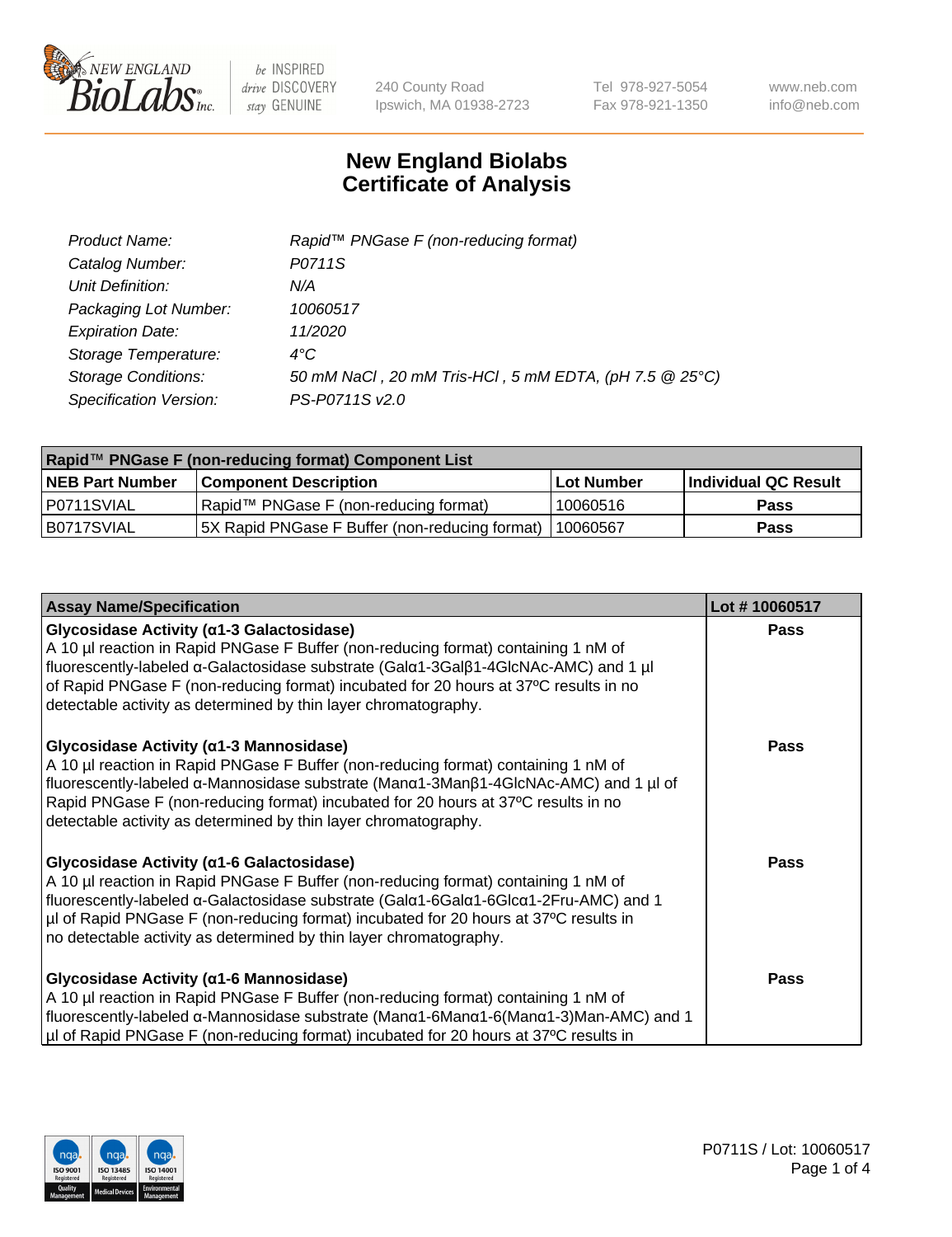

240 County Road Ipswich, MA 01938-2723 Tel 978-927-5054 Fax 978-921-1350

www.neb.com info@neb.com

| <b>Assay Name/Specification</b>                                                                                                                                                                                                                                                                                                                                                                             | Lot #10060517 |
|-------------------------------------------------------------------------------------------------------------------------------------------------------------------------------------------------------------------------------------------------------------------------------------------------------------------------------------------------------------------------------------------------------------|---------------|
| no detectable activity as determined by thin layer chromatography.                                                                                                                                                                                                                                                                                                                                          |               |
| Glycosidase Activity (β-Mannosidase)<br>A 10 µl reaction in Rapid PNGase F Buffer (non-reducing format) containing 1 nM of<br>fluorescently-labeled β-Mannosidase substrate (Manβ1-4Manβ1-4Man-AMC) and 1 µl of<br>Rapid PNGase F (non-reducing format) incubated for 20 hours at 37°C results in no<br>detectable activity as determined by thin layer chromatography.                                     | <b>Pass</b>   |
| Glycosidase Activity (β-N-Acetylgalactosaminidase)<br>A 10 µl reaction in Rapid PNGase F Buffer (non-reducing format) containing 1 nM of<br>fluorescently-labeled β-N-Acetylgalactosaminidase substrate<br>(GalNAcβ1-4Galβ1-4Glc-AMC) and 1 µl of Rapid PNGase F (non-reducing format)<br>incubated for 20 hours at 37°C results in no detectable activity as determined by<br>thin layer chromatography.   | <b>Pass</b>   |
| Glycosidase Activity (β-N-Acetylglucosaminidase)<br>A 10 µl reaction in Rapid PNGase F Buffer (non-reducing format) containing 1 nM of<br>fluorescently-labeled β-N-Acetylglucosaminidase substrate<br>(GlcNAcβ1-4GlcNAcβ1-4GlcNAc-AMC) and 1 µl of Rapid PNGase F (non-reducing format)<br>incubated for 20 hours at 37°C results in no detectable activity as determined by<br>thin layer chromatography. | <b>Pass</b>   |
| Glycosidase Activity (β-Xylosidase)<br>A 10 µl reaction in Rapid PNGase F Buffer (non-reducing format) containing 1 nM of<br>fluorescently-labeled β-Xylosidase substrate (Xylβ1-4Xylβ1-4Xylβ1-4Xyl-AMC) and 1 µl<br>of Rapid PNGase F (non-reducing format) incubated for 20 hours at 37°C results in no<br>detectable activity as determined by thin layer chromatography.                                | <b>Pass</b>   |
| Glycosidase Activity (β1-3 Galactosidase)<br>A 10 µl reaction in Rapid PNGase F Buffer (non-reducing format) containing 1 nM of<br>fluorescently-labeled β-Galactosidase substrate (Galβ1-3GlcNAcβ1-4Galβ1-4Glc-AMC)<br>and 1 µl of Rapid PNGase F (non-reducing format) incubated for 20 hours at 37°C<br>results in no detectable activity as determined by thin layer chromatography.                    | <b>Pass</b>   |
| Glycosidase Activity (β1-4 Galactosidase)<br>A 10 µl reaction in Rapid PNGase F Buffer (non-reducing format) containing 1 nM of<br>fluorescently-labeled β-Galactosidase substrate (Galβ1-4GlcNAcβ1-3Galβ1-4Glc-AMC)<br>and 1 µl of Rapid PNGase F (non-reducing format) incubated for 20 hours at 37°C<br>results in no detectable activity as determined by thin layer chromatography.                    | Pass          |
| <b>Protease Activity (SDS-PAGE)</b><br>A 20 µl reaction in 1X Rapid PNGase F Buffer (non-reducing format) containing 24 µg<br>of a standard mixture of proteins and a minimum of 5 µl of Rapid PNGase F                                                                                                                                                                                                     | Pass          |

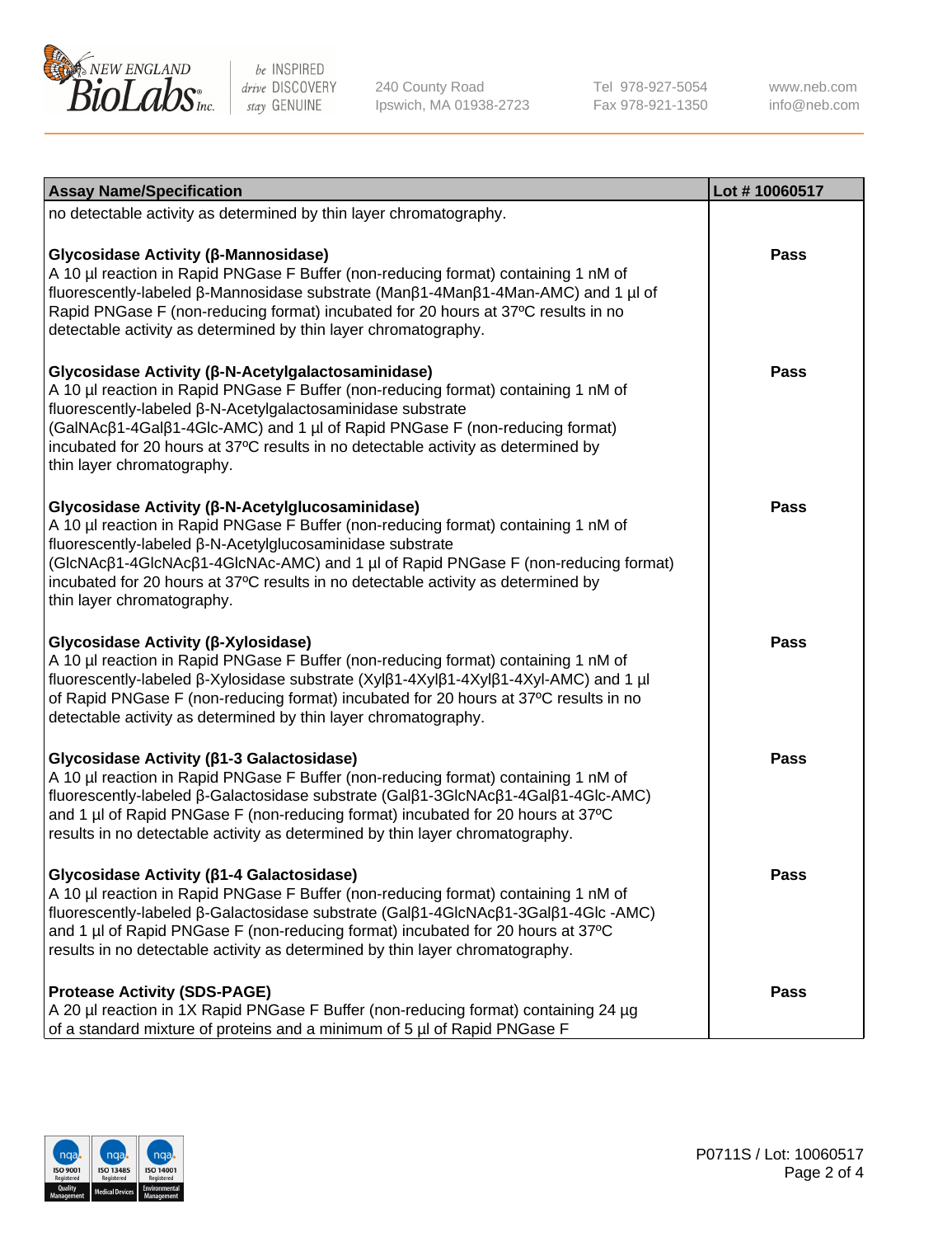

240 County Road Ipswich, MA 01938-2723 Tel 978-927-5054 Fax 978-921-1350

www.neb.com info@neb.com

| <b>Assay Name/Specification</b>                                                                                                                                                                                                                                                                                                                                                              | Lot #10060517 |
|----------------------------------------------------------------------------------------------------------------------------------------------------------------------------------------------------------------------------------------------------------------------------------------------------------------------------------------------------------------------------------------------|---------------|
| (non-reducing format) incubated for 20 hours at 37°C, results in no detectable<br>degradation of the protein mixture as determined by SDS-PAGE with Coomassie Blue<br>detection.                                                                                                                                                                                                             |               |
| <b>Protein Purity Assay (SDS-PAGE)</b><br>Rapid PNGase F (non-reducing format) is ≥ 95% pure as determined by SDS-PAGE<br>analysis using Coomassie Blue detection.                                                                                                                                                                                                                           | <b>Pass</b>   |
| Glycosidase Activity (a-Glucosidase)<br>A 10 µl reaction in Rapid PNGase F Buffer (non-reducing format) containing 1 nM of<br>fluorescently-labeled a-Glucosidase substrate (Glca1-6Glca1-4Glc-AMC) and 1 µl of<br>Rapid PNGase F (non-reducing format) incubated for 20 hours at 37°C results in no<br>detectable activity as determined by thin layer chromatography.                      | <b>Pass</b>   |
| <b>Glycosidase Activity (Endo F2, F3)</b><br>A 10 µl reaction in Rapid PNGase F Buffer (non-reducing format) containing 1 nM of<br>fluorescently-labeled Endo F2, F3 substrate (Dansylated fibrinogen biantennary) and<br>1 µl of Rapid PNGase F (non-reducing format) incubated for 20 hours at 37°C results<br>in no detectable activity as determined by thin layer chromatography.       | <b>Pass</b>   |
| <b>Glycosidase Activity (Endo F1, F2, H)</b><br>A 10 µl reaction in Rapid PNGase F Buffer (non-reducing format) containing 1 nM of<br>fluorescently-labeled Endo F1, F2, H substrate (Dansylated invertase high mannose)<br>and 1 µl of Rapid PNGase F (non-reducing format) incubated for 20 hours at 37°C<br>results in no detectable activity as determined by thin layer chromatography. | <b>Pass</b>   |
| Glycosidase Activity (α1-3 Fucosidase)<br>A 10 µl reaction in Rapid PNGase F Buffer (non-reducing format) containing 1 nM of<br>fluorescently-labeled α-Fucosidase substrate<br>(Fucα1-3Galβ1-4GlcNAcβ1-3Galβ1-4Glc-AMC) and 1 µl of Rapid PNGase F (non-reducing<br>format) incubated for 20 hours at 37°C results in no detectable activity as<br>determined by thin layer chromatography. | <b>Pass</b>   |
| <b>Glycosidase Activity (α1-2 Fucosidase)</b><br>A 10 µl reaction in Rapid PNGase F Buffer (non-reducing format) containing 1 nM of<br>fluorescently-labeled a-Fucosidase substrate (Fuca1-2Galß1-4Glc-AMC) and 1 µl of<br>Rapid PNGase F (non-reducing format) incubated for 20 hours at 37°C results in no<br>detectable activity as determined by thin layer chromatography.              | Pass          |
| Slycosidase Activity (α-Neuraminidase)<br>A 10 µl reaction in Rapid PNGase F Buffer (non-reducing format) containing 1 nM of<br>fluorescently-labeled α-Neuraminidase substrate<br>  (Neu5Acα2-3Galβ1-3GlcNAcβ1-3Galβ1-4Glc-AMC) and 1 µl of Rapid PNGase F (non-reducing                                                                                                                    | Pass          |